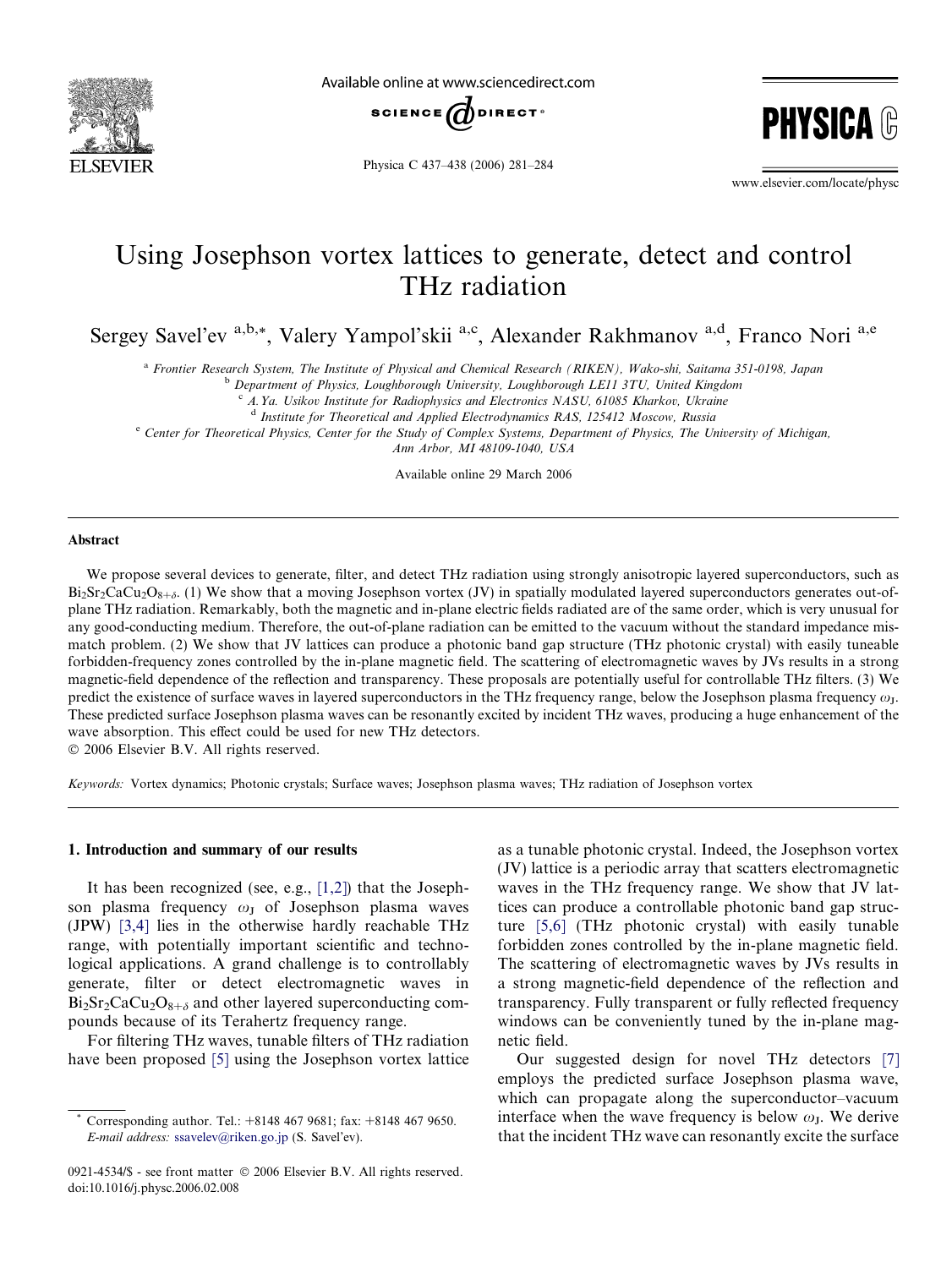<span id="page-1-0"></span>wave at certain angles between the incident wave and the sample surface. This results in a strong increase of absorption of THz wave in the sample and resonant peak of the sample resistance. The position of the peak allows to measure frequency and direction of the incident THz wave.

Considering recent advantages in sample fabrication [\[8,9\],](#page-3-0) we also propose [\[10\]](#page-3-0) several experimentally realizable devices for generating THz radiation using periodically modulated layered superconductors. Below, we discuss this novel class of superconducting THz emitter in more detail.

# 2. Out-of-plane THz radiation to solve the impedance mismatch problem

For electromagnetic waves in any conducting media, the electric field  $E$  is very weak with respect to the magnetic field H:  $E \ll H$ . Also, for in-plane radiation:  $E \ll H$ . Thus, only a small fraction (about  $E/H$ ) of the radiation can leave the sample. This is the so-called ''impedance mismatch'' problem that has severely limited progress in this field for years. Now, we are also considering c-axis short-wavelength out-of-plane radiation. This radiation has a strong enough in-plane electric field  $E_{\parallel}$  to overcome the superconducting–vacuum interface. Indeed,  $E_{\parallel}$  and the magnetic field both are of the same order of magnitude, similar to the one for waves propagating in the vacuum. This solves the impedance mismatch problem.

The out-of-plane JPW can be emitted, for instance, by a fast moving Josephson vortex if its velocity V exceeds a certain threshold value  $V_{\text{min}}$ . However, this out-of-plane Cherenkov-type radiation always completely reflects from the sample boundary and thus cannot be emitted into the vacuum. Indeed, the longitudinal wave vector  $q$  for the Cherenkov radiation is related to the wave frequency  $\omega$  by  $q = \omega/V$ and is much larger than the maximum possible value  $\omega/c$  for waves in vacuum. This problem can be solved if the out-ofplane Cherenkov radiation propagates through a modulated layered superconductor. The out-of-plane Cherenkov wave interacting with periodic inhomogeneities generates new modes with wave vectors  $q_m = q - 2\pi m/a$ , where a is the spatial period of the modulations and  $m$  is an integer. Thus, the wave vector  $q_1 = q - 2\pi/a$  can meet the condition  $q_1 < \omega/c$  for vacuum waves and is emitted from a sample without an impedance mismatch.

# 3. Non-local Sine-Gordon equation for moving Josephson vortex in a layered superconductor

Besides potential applications to THz technology, the motion of a JV in layered superconducting materials has significant scientific interest because it can mimic some properties of fast relativistic particles. Indeed, it is wellknown [\[11\]](#page-3-0) that the Sine-Gordon equation, describing the motion of a JV in a conventional Josephson junction, is invariant under a Lorentz transform, where the speed of light is replaced by the Swihart velocity [\[11\]](#page-3-0). For a standard Josephson junction, the Swihart velocity restricts both

the maximum speed of small magnetic field perturbations and the maximum vortex velocity.

In layered structures, the equation describing the Josephson vortex and its magnetic field  $H(x,y,t)$  becomes nonlocal [\[10\]](#page-3-0):

$$
H - \lambda_{ab}^2 \partial^2 H / \partial y^2 - \lambda_c^2 \partial^2 H / \partial x^2
$$
  
\n
$$
- \omega_J^{-2} \partial^2 / \partial t^2 (1 - \lambda_{ab}^2 \partial^2 / \partial y^2) H = 0;
$$
  
\n
$$
\omega_{J^*}^{-2} \partial^2 \phi / \partial t^2 + \sin \phi = (l/\pi) \int d\zeta K_0 (|\, x - \zeta \,| \, / \lambda_c) \partial^2 \phi / \partial^2 \zeta;
$$
  
\n
$$
\partial^2 \phi / \partial x^2 = 2\pi \lambda_{ab}^2 / \Phi_0 {\partial H (y = +0) / \partial y - \partial H (y = -0) / \partial y}.
$$
  
\n(1)

Here, the Josephson plasma frequency  $\omega_{\rm I}/2\pi$  is about 1 THz, depending on doping and temperature; the two length scales  $\lambda_c = \gamma \lambda_{ab}$  and  $\lambda_{ab} \approx 200/(1 - T^2/T_c^2)^{1/2}$  nm, with  $T_c \approx 90$  K and  $\gamma \approx 300-600$ , determine the characteristic scales of magnetic field variations parallel (along the x-axis, i.e., along the layers and perpendicular to JVs) and perpendicular (along the y-axis,  $y||c$ ) to the superconducting layers. The set (1) of equations can be derived from the standard coupled Sine-Gordon equations for the gauge invariant phase differences  $\phi_n$  in Josephson junctions with the assumption that the nonlinearity is essential only for the ''central'' junction where a JV moves. This assumption has been proven both analytically and numerically. The equation for the gauge invariant phase difference  $\phi$  in the central junction has its own space and time scales: *l* and  $\omega_{J^*}^{-1}$ . There  $K_0$  denotes the modified Bessel function usually used for the magnetic field distribution in superconductors. When all Josephson junctions are the same (e.g., as in standard Bi<sub>2</sub>Sr<sub>2</sub>CaCu<sub>2</sub>O<sub>8+ $\delta$ </sub> samples),  $\omega_{J*} = \omega_{J}$ , and the size  $l = \gamma s$  where s is the spacing between CuO<sub>2</sub> planes. For a weaker internal Josephson junction, the Josephson soliton is more elongated,  $l = l_w = \gamma s J_c / J_c^w$ , and  $\omega_{J^*} = \omega_w$  is determined by the parameters of the weaker junction:  $\omega_{\rm w} = \omega_{\rm J} (s_{\rm w} J_{\rm c}^{\rm w} \varepsilon / s J_{\rm c} \varepsilon_{\rm w})^{1/2}$  where  $J_{\rm c}$  and  $\varepsilon$  are the maximum allowed superconducting current and the dielectric constant of the intrinsic junctions; the index ''w'' refers to the internal weaker Josephson junction.

#### 4. Generating continuous radiation

Eq. (1) for the magnetic field  $H$  allows us to obtain the spectrum of EM waves propagating in the layered structure

$$
\omega^2 = \omega_j^2 + c_j^2 k_x^2,
$$
  
\n
$$
c_J(k_y) = \omega_J \lambda_c / (1 + \lambda_{ab}^2 k_y^2)^{1/2}.
$$
\n(2)

The minimum vortex velocity  $c_{\min}$  needed for Cherenkov radiation ( $c_{\min} \approx c_J(k_y = \pi/s) \approx \gamma s \omega_J/\pi$ ), and the characteristic angle

$$
\theta = \operatorname{atan} \{ \pi (V^2 - c_{\min}^2)^{1/2} / \omega_J s \}
$$
 (3)

of the propagating JPW are determined by three conditions: (i) Eq. (2), (ii)  $\omega = k_x V$ , and (iii) the minimum wavelength  $k_v \approx \pi/s$ .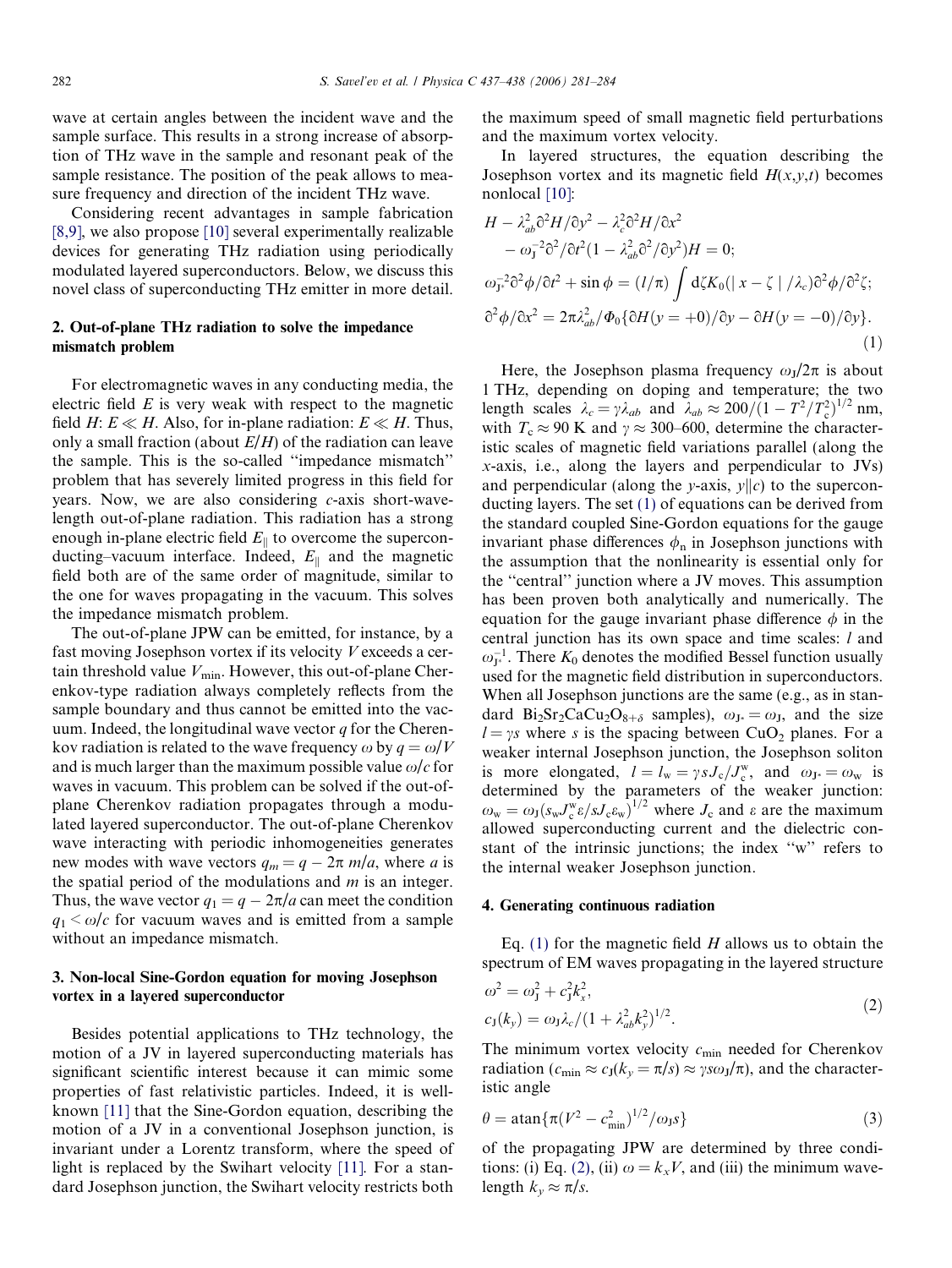However, the JVs cannot move above the maximum speed  $V_{\text{max}}$  determined by the nonlocal Eq. [\(1\)](#page-1-0):  $V_{\text{max}} \approx$  $\omega_w l_w$  for samples with some weaker junctions. Using Eq. [\(1\)](#page-1-0) we calculate perturbatively the intensity of the Cherenkov radiation

$$
H_{\text{Cherenkov}} = (\Phi_0 / 2\pi \lambda_{ab}^2)
$$
  
 
$$
\times \int (\mathrm{d}k_x / k_y) \exp(-k_x l) \times \sin[k_x (x - Vt) + k_y |y|],
$$
 (4)

where integration is performed for  $k_x > k^* = \omega_J / (V^2$  $c_{\min}^2$ )<sup>1/2</sup> and for  $k_y = \omega_J (1 + \lambda_c^2 k_x^2)^{1/2} / [\lambda_{ab} (k_x^2 V^2 - \omega_J^2)^{1/2}]$ . The distribution of the magnetic field for this Cherenkov radiation is shown in Fig. 1. Due to the rather unusual dis-persion relation [\(2\)](#page-1-0), i.e., the decay of  $k_v(k_x, \omega = k_x V)$  with increasing  $k_x$ , and the nonlocal properties of JVs the electromagnetic waves are located outside the Cherenkov cone (Fig. 1(a), which is drastically different from the Cherenkov radiation of a fast relativistic particle. The new type of radiation predicted here could be called outside-the-cone Cherenkov radiation.

#### 4.1. Creating vortex–antivortex pairs

Another interesting relativistic effect can occur when a Josephson vortex in a very weak junction moves much faster than the maximum velocity of Josephson vortices in the nearby intrinsic junctions [\[12\]](#page-3-0). In this case, the fast modulation of the phase difference, created by this fast vortex in a weaker junction, cannot relax in the neighboring junctions producing a chain of von Karman-like vortices and antivortices which gradually annihilate. Note that the gauge phase oscillations behind the fast Josephson vortex, reported in [\[13,14\]](#page-3-0), could be also interpreted as precursors of vortex–antivortex pairs.

#### 5. Generating THz pulses

Modern sample-preparation techniques also allow the modulation of superconducting properties (e.g., resistivity along the ab-plane) in the weaker junctions. For a fixed total c-axis current, this resistivity modulation results in an ab-in-plane modulated voltage drop across the weaker junctions and, thus, modulating the electric field  $E_y(x)$  in the weaker junctions. Since the JV speed  $V$  is proportional to the electric field  $E_y(x)$  in the junction, then V periodically changes along the junction. Therefore, V can be adjusted so as to be faster than the minimum velocity  $c_{\min}$  of the EM wave in some parts of the junction with large resistivity, but smaller than  $c_{\min}$  in other parts, with low resistivity. In this case, the JVs produce flashes of outside-the-cone Cherenkov radiation [\[12\]](#page-3-0) when passing these interfaces. Varying the in-plane magnetic field  $H_{ab}$  changes the distance  $a_J = \Phi_0/(D_w H_{ab})$  between JVs, where  $D_w$  is the distance (along the c-axis) between the weaker junctions. When  $a<sub>J</sub>$  is larger than the period of the resistivity modula-



Fig. 1. Cherenkov radiation generated by a fast Josephson vortex (located at  $x = Vt$ ) moving in a weaker junction. (a) Magnetic field distribution  $H(x - Vt, y)$  in units of  $\Phi_0(2\pi\lambda_c\lambda_{ab})$  for  $J_c^w/J_c = 0.2$ ,  $s_w\varepsilon/(s\epsilon_w) =$ 1.2,  $V/V_{\text{max}}^{\text{w}} = 0.9$ . The "running" coordinate, x-Vt, is measured in units of  $\gamma s / \pi (v^2 \vec{\beta}^2 - 1)^{1/2}$  with  $v = V/c_{\text{min}}$ , while the out-of-plane coordinate y is normalized by  $s/(\pi (v^2 \beta^2 - 1)^{1/2})$ , where  $\beta = \pi J_c \varepsilon s_w/2J_c^w \varepsilon^w s$ . The moving vortex emits radiation propagating forward. This radiation forms a cone determined by the vortex velocity  $V$ . (b) Varying both, the out-of-plane and in-plane properties of a sample (for instance, via sample irradiation) one could achieve pulsating THz radiation if the Josephson vortices move faster than  $c_{\min}$  in some parts of a sample (unirradiated green segments in (b)) and slower in other parts. (c) A suggested experimental set up: in a weaker junction an out-of-plane current  $J||c$  drives a Josephson vortex with velocity V, which is higher than the minimum velocity  $c_{\min}$  of the propagating electromagnetic waves. A sample having one or several weaker Josephson junctions (located between the two blue superconducting planes in (c)) could be prepared by varying chemical components in Bi2212/Bi2201/Bi2223 or by a more controllable sample preparation using, e.g., CVD. Red strips in (c) schematically show outside-the-cone Cherenkov radiation.

tions, the artificial stack with weaker junctions emits Cherenkov radiation with a certain delay between pulses, thus, working as a pulsed THz generator [\[12\]](#page-3-0). Increasing  $H_{ab}$